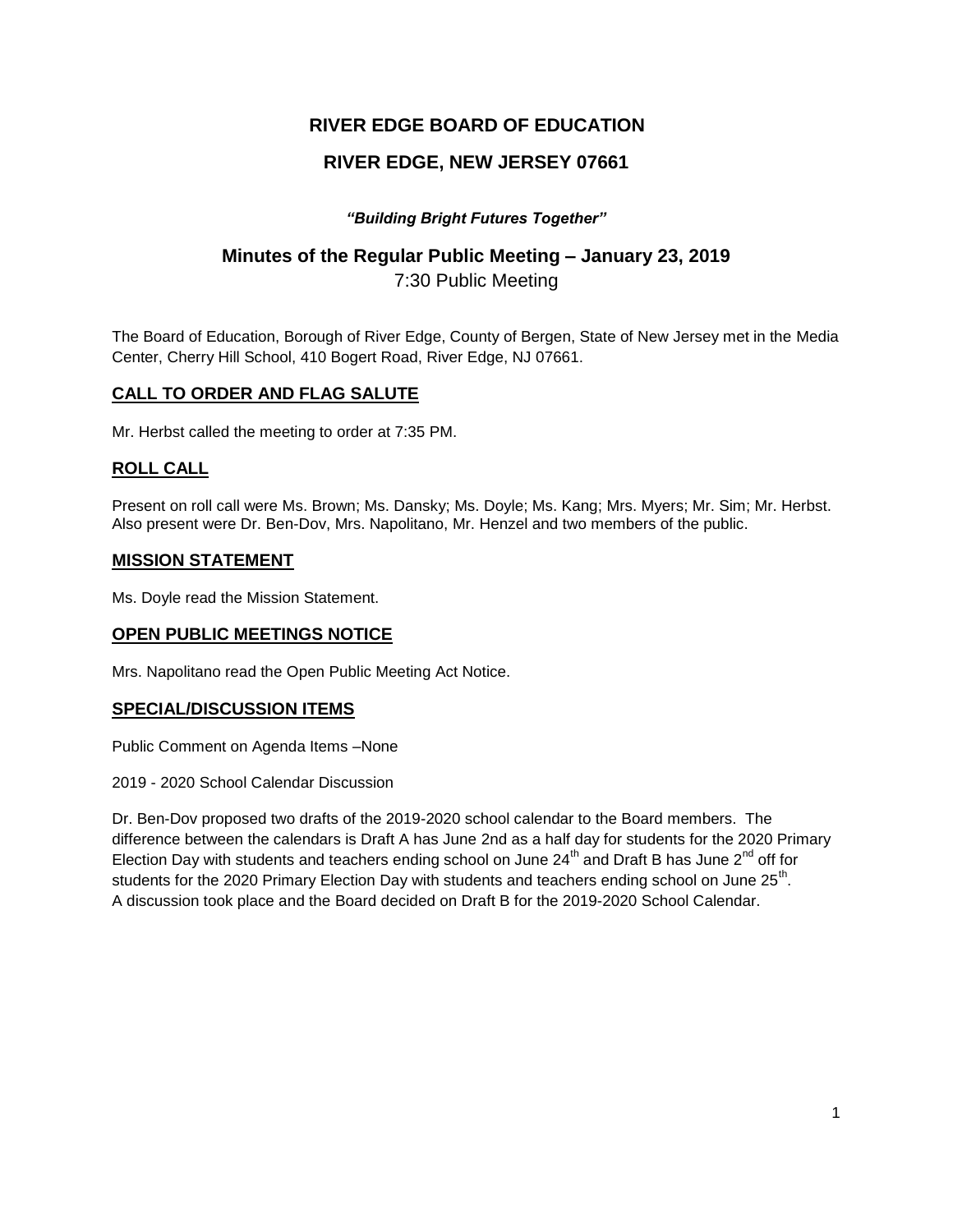### **SUPERINTENDENT**

- Dr. Ben-Dov read the Violence, Vandalism and Harassment Intimidation and Bullying report: As reported to the State, our reporting period 1 (July 1, 2018 to December 31, 2018) indicates two HIB investigations at Roosevelt School which were not affirmed as HIB. Dr. Ben-Dov discussed some of the HIB training and proactive programs being implemented by the River Edge School District for students and staff, as well as volunteer training.
- Budget development began a little while ago. Our budget calendar will have to be revised because the Governor's address will be on March  $5<sup>th</sup>$  and our state aid numbers will come out on March  $7^{\text{th}}$ .
- There was a District Safety meeting on January  $10^{th}$ . There will be a volunteer training at both schools on safety and HIB. Roosevelt will have one on January 28<sup>th</sup> and Cherry Hill will have one on January 29 $^{\text{th}}$ .
- A Child Assault and Prevention workshop took place tonight. They train children on how to respond to a possible assault and how to avoid an assault. They try to give them options if they are approached by either a stranger or a person known to them.
- There will be a Reading workshop for parents of students in grades 3-6 on the evening of February 11<sup>th</sup>.
- Our Author in Residence, Janet Wong, will have a workshop for parents on the evening of February 21<sup>st</sup> called "There is a Poem for that."
- Liberty Science had assemblies for grades k-2 and 3-6. Dr. Ben-Dov attended the assembly for grades k-2. The assembly was on how to teach physics to kids. It was educational and entertaining.
- We have a three year grant called New Jersey Tiered System of Supports by the Department of Education. With this grant, Dr. Jessica Hammond, a Department of Education Coach, comes to our schools two times a month to work with our teachers and coaches. She is currently working on: 1). Universal screener for reading of children in grades k-2 and 2). She is doing a Needs Assessment for our Academic Support Personnel.
- The 2019 Uniform State Memorandum of Agreement between the River Edge Elementary Schools and the River Edge Law Enforcement Officials came out in a new and more comprehensive version that includes the Memorandum of Understanding. Dr. Ben-Dov and Chief Cariddi reviewed and revised it to fit our district and signed it. This is a very big and involved agreement that was also shared with the River Edge Board President and the Principals as it informs their operations and coordination with law enforcement.
- Dr. Ben-Dov would like to set up monthly dates for Board committees and she will share the list with the Board.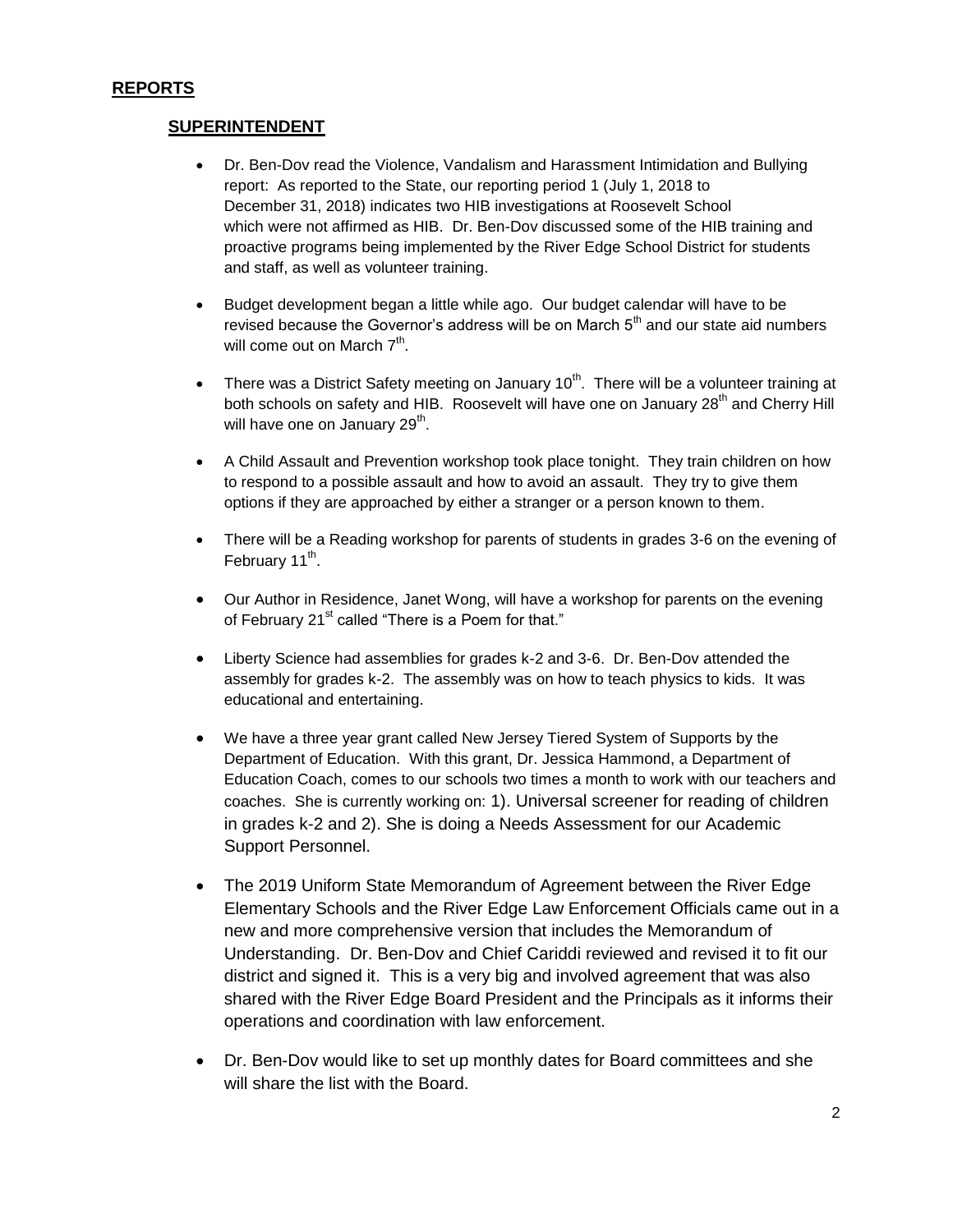## **PRINCIPAL**

Mr. Henzel reported on the following:

- Girls Who Code has begun at both school
- Kindergarten Orientation was held yesterday for Roosevelt School. It seems as though there are a lot of siblings coming this year
- We had our first Rapid Response Team meeting led by the nurse. We will have a drill after school soon and then run a drill during the school day.

## **BOARD SECRETARY**

Mrs. Napolitano reported on the following

- The board calendar for budgeting is being updated and will be distributed to the Board to align with the new dates for the Governor's address and announcement of State Aid
- There is a resolution on tonight's agenda to approve the amendments to the FY 19 IDEA Grant for carryover funds
- Mrs. Napolitano is working with Mr. Stevens on keeping the buildings up to date

### **PRESIDENT**

Mr. Herbst reported on the following:

- The meeting with the Mayor and Council for January  $24<sup>th</sup>$  has been cancelled. They are working on a committee structure to continue their efforts for open communication between the mayor's office and the Board of Education
- Mr. Herbst stated January is Board of Education appreciation month. He complimented the Board for all of their hard work.

### **COMMITTEES**

- Mr. Herbst attended a Safety Committee meeting on January 10<sup>th</sup>. They discussed policies and procedures for safety and security and discussed our communication system.
- Mr. Herbst stated there was a Policy Committee meeting scheduled for January  $24<sup>th</sup>$  but it will be re-scheduled for February 6<sup>th</sup> at 6:30 PM.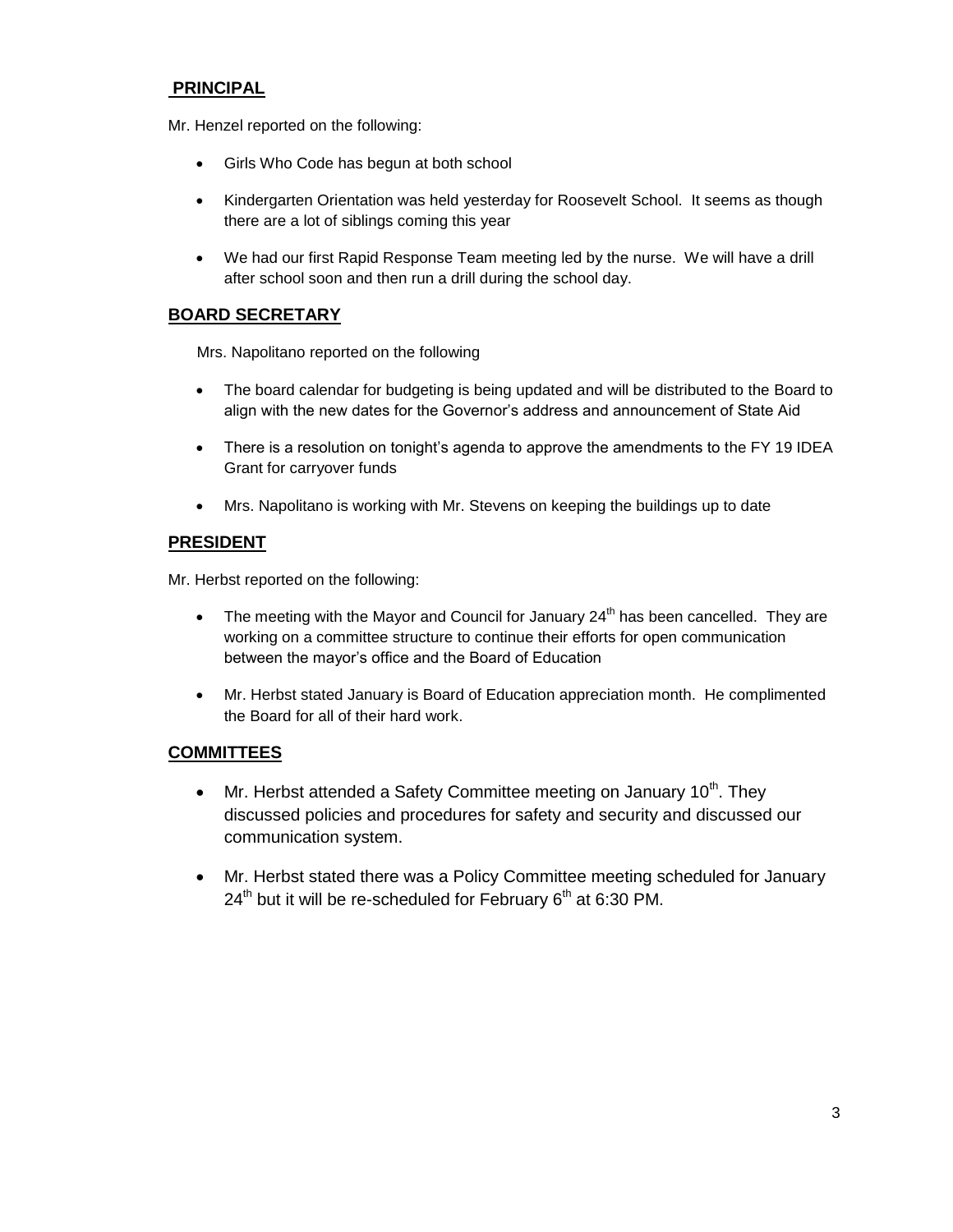### **MOTIONS TO BE ACTED UPON**

### **A. ADMINISTRATION/POLICY**

**1**. That the Board of Education approve the Minutes and Confidential Minutes of January 7, 2019.

Motion by Ms. Brown Seconded by Ms. Doyle

Ayes: Ms. Brown, Ms. Dansky, Ms. Doyle, Ms. Kang, Mr. Sim, Mr. Herbst Nays: Mrs. Myers

- **2**. That the Board of Education approve the staff development and travel as per the schedules for January 2019 including relevant mileage reimbursement. (Addendum)
- **3**. That the Board of Education approve the River Edge Elementary School Calendar for the 2019-2020 school year. (Addendum)
- **4**. That the Board of Education approve the Violence, Vandalism and Harassment Intimidation and Bullying Report and HIB Training Report for Reporting Period 1. (July 1, 2018 to December 31, 2018)
- **5**. That the Board of Education approve the Health and Safety Evaluation of Schools Buildings Checklist Statement of Assurance for the 2018-2019 school year.
- **6**. That the Board of Education approve the following class trip:

| <b>School</b> | Grade | <b>Destination</b>                                  | Cost to<br><b>District</b> |
|---------------|-------|-----------------------------------------------------|----------------------------|
| Roosevelt     | ĸ     | <b>River Edge Cultural Center</b><br>River Edge, NJ | \$0                        |

**7**. That the Board of Education approve the 2019 Uniform State Memorandum of Agreement between the River Edge Elementary Schools and the River Edge Law Enforcement Officials for the 2018-2019 school year.

Motion by Ms. Doyle Seconded by Mrs. Myers

Ayes: Ms. Brown, Ms. Dansky, Ms. Doyle, Ms. Kang, Mrs. Myers, Mr. Sim, Mr. Herbst Nays: None

**B. CURRICULUM/EDUCATION** - None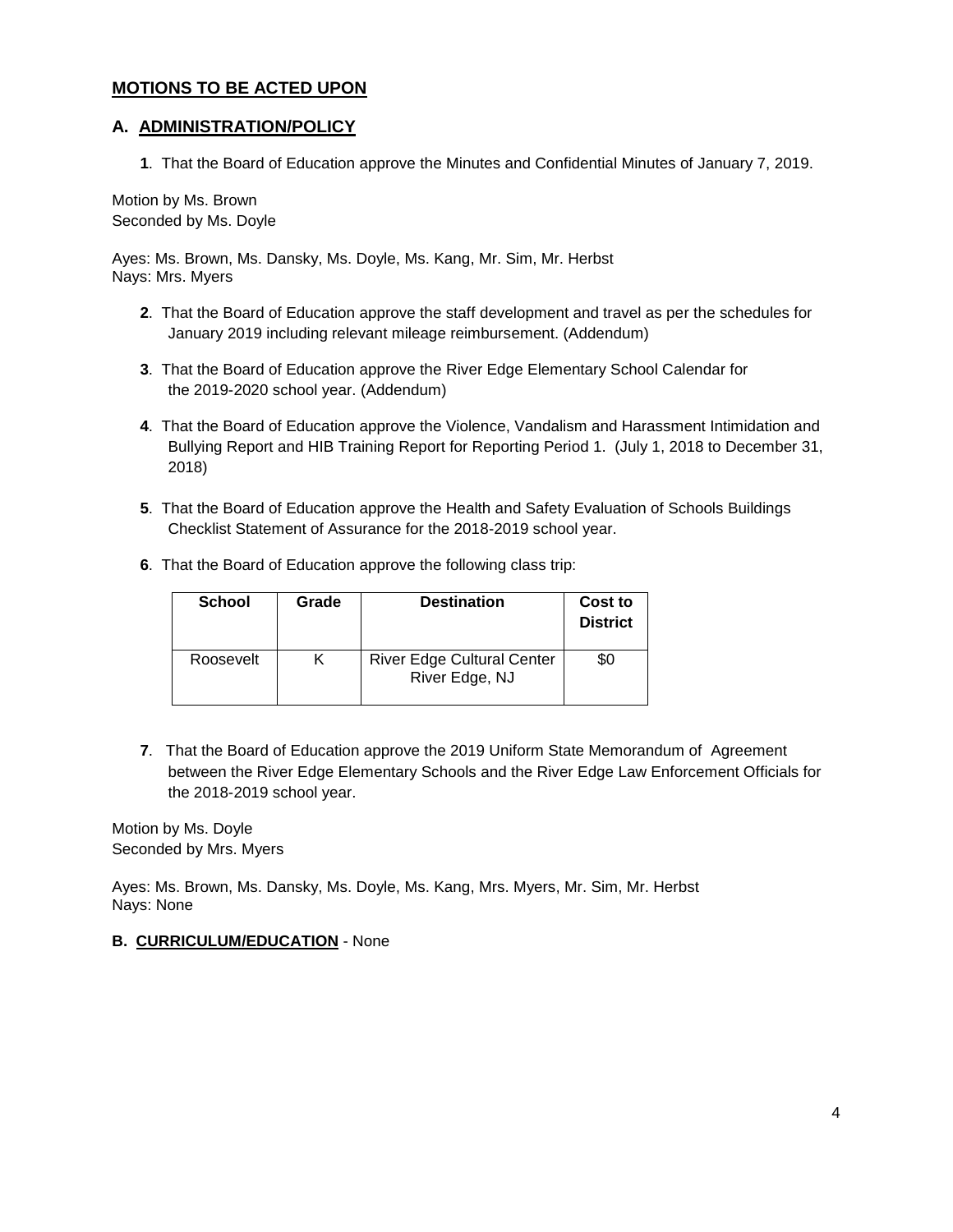#### **C. BUILDINGS & GROUNDS**

**1**. That the Board of Education approve to discard 62 district phone sets at a rate of \$6.00 per phone totaling \$372.00.

Motion by Mrs. Myers Seconded by Ms. Kang

Ayes: Ms. Brown, Ms. Dansky, Ms. Doyle, Ms. Kang, Mrs. Myers, Mr. Sim, Mr. Herbst Nays: None

### **D. FINANCE/GRANTS/GIFTS**

- **1**. That the Board of Education approve the bills & claims dated January 2019 totaling \$683,775.15 including checks #41792 through #41901. Payrolls dated December 14, 2018 and December 21, 2018, totaling \$1,253,089.44 issued therefore, a copy of such warrants list be attached as part of these minutes. (Addendum)
- **2**. That the Board of Education approve the Budget Transfers for the school year 2018-2019 as of November 30, 2018. (Addendum)
- **3**. That the River Edge Board of Education approve the Secretary's and Treasurer's Report for the period ending November 30, 2018.

Further, we certify that as of November 30, 2018 after review of the secretary's monthly financial report (appropriations section) and upon consultation with the appropriate district officials, to the best of our knowledge no major account or fund has been overexpended in violation of N.J.A.C. 6A:23-2.11 and that sufficient funds are available to meet the districts financial obligation for the remainder of the fiscal year. (Addendum)

**4**. That the Board of Education approve an amendment to the FY 19 IDEA Grant for carryover funds as follows:

| Basic IDEA - Public     | \$9,065.00  |
|-------------------------|-------------|
| Basic IDEA - Non-public | \$42,965.00 |

- **5**. That the Board of Education accept the \$140.00 donation from Jennifer Wong Hernandez for general use at Roosevelt School (Addendum).
- **6**. That the Board of Education approve to reallocate additional state aid approved from November 28, 2018 from account 9-11-000-221-104 to account 9-11-000-221-320-00-00.
- **7**. That the Board of Education approve the bills & claims dated December 2018 totaling \$39,994.50 including checks #41785 through #41791.

Motion by Ms. Kang Seconded by Ms. Dansky

Ayes: Ms. Brown, Ms. Dansky, Ms. Doyle, Ms. Kang, Mrs. Myers, Mr. Sim, Mr. Herbst Nays: None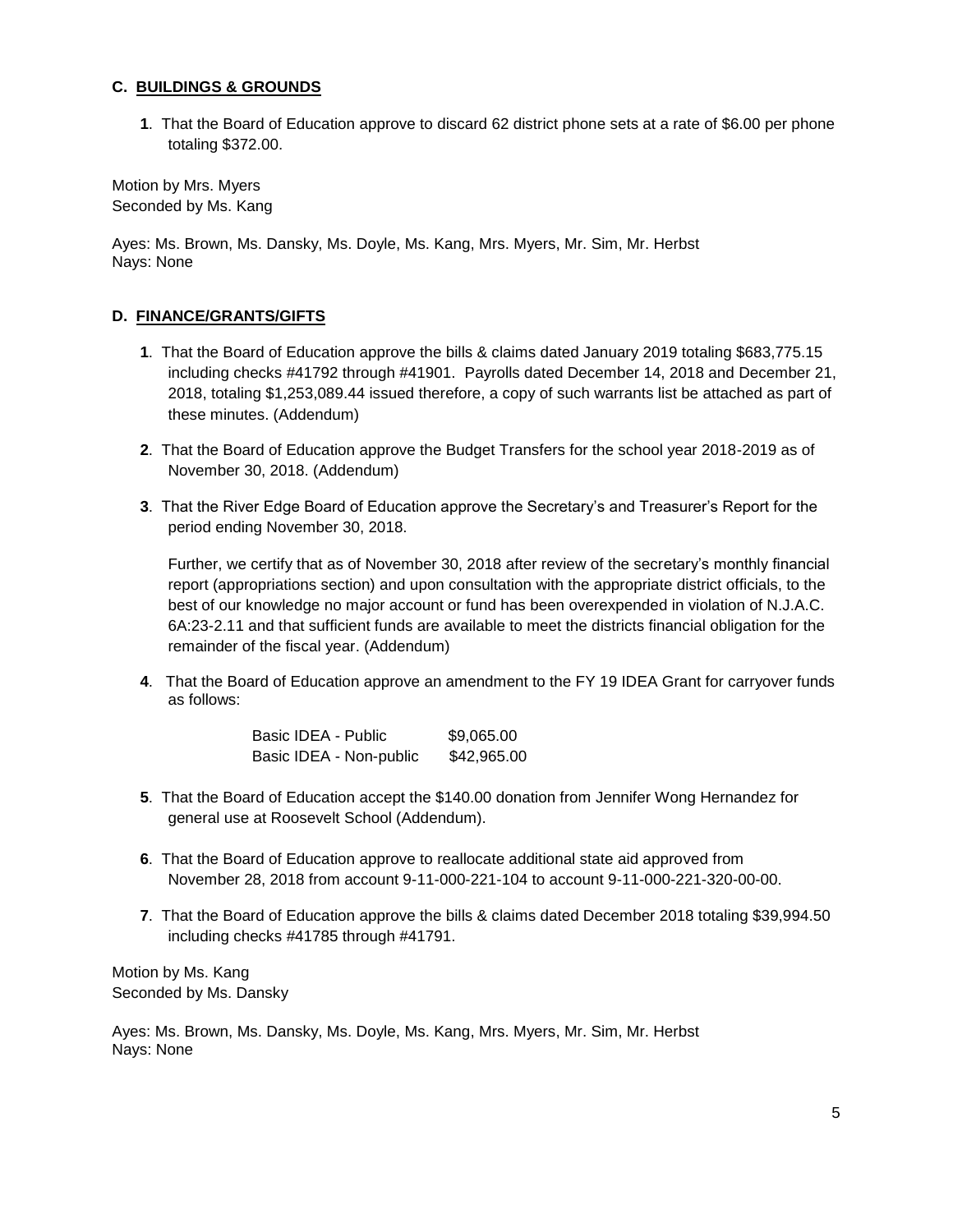### **E. PERSONNEL**

**1**. That the Board of Education approve the following teachers for the Cycle III of the Post Dismissal Instructional Academy for the 2018-2019 School Year at the REBOE/REEA CBA hourly rate:

| <b>Cherry Hill</b> | <b>Roosevelt</b>      |
|--------------------|-----------------------|
| Rebecca DelPriore  | Caroline Church       |
| Noy Frasciello     | Nicole Colon          |
| Katie O'Reilly     | Alexandra McNeil      |
| Andrea Siclari     | Lauren Proda          |
| Michelle Parisi    | <b>Courtney Sweet</b> |
| Gabrielle Dalmar   |                       |

- **2**. That the Board of Education, with the recommendation of the Superintendent, approve Michelle Campos, Full-Time ABA Aide, Step B, starting, January 24, 2019 through June 30, 2019.
- **3**. That the Board of Education accept, with regret, the resignation of Amy Casaburro, ABA Aide, effective February 15, 2019.
- **4**. That the Board of Education, with the recommendation of the Superintendent approve the following, Substitute Teachers, for the 2018-2019 school year.
	- Andrea Fernandez Corrine Gubb Jim McDonough Julianne Monroe Kim Polemeni -Pending Certification Completion Amory Walsh -Pending Certification Completion Angela Xhakolli -Pending Certification Completion

Motion by Ms. Dansky Seconded by Mr. Sim

Ayes: Ms. Brown, Ms. Dansky, Ms. Doyle, Ms. Kang, Mrs. Myers, Mr. Sim, Mr. Herbst Nays: None

#### **F. RIVER EDGE SPECIAL EDUCATION** - None

#### **G. REGION V ADMINISTRATION & TRANSPORTATION**

- **1**. That the Board of Education approve the bills & claims dated January 2019 totaling \$1,008,421.35 including checks #71326 through #71471.
- **2**. That the Board of Education approve the following Bid Contracts for the 2017-2018 School Year

| Route # | Transporter   Per Diem |          |
|---------|------------------------|----------|
| 2408    | Destiny 23             | \$187.00 |
| 2418    | Destiny 23             | \$182.00 |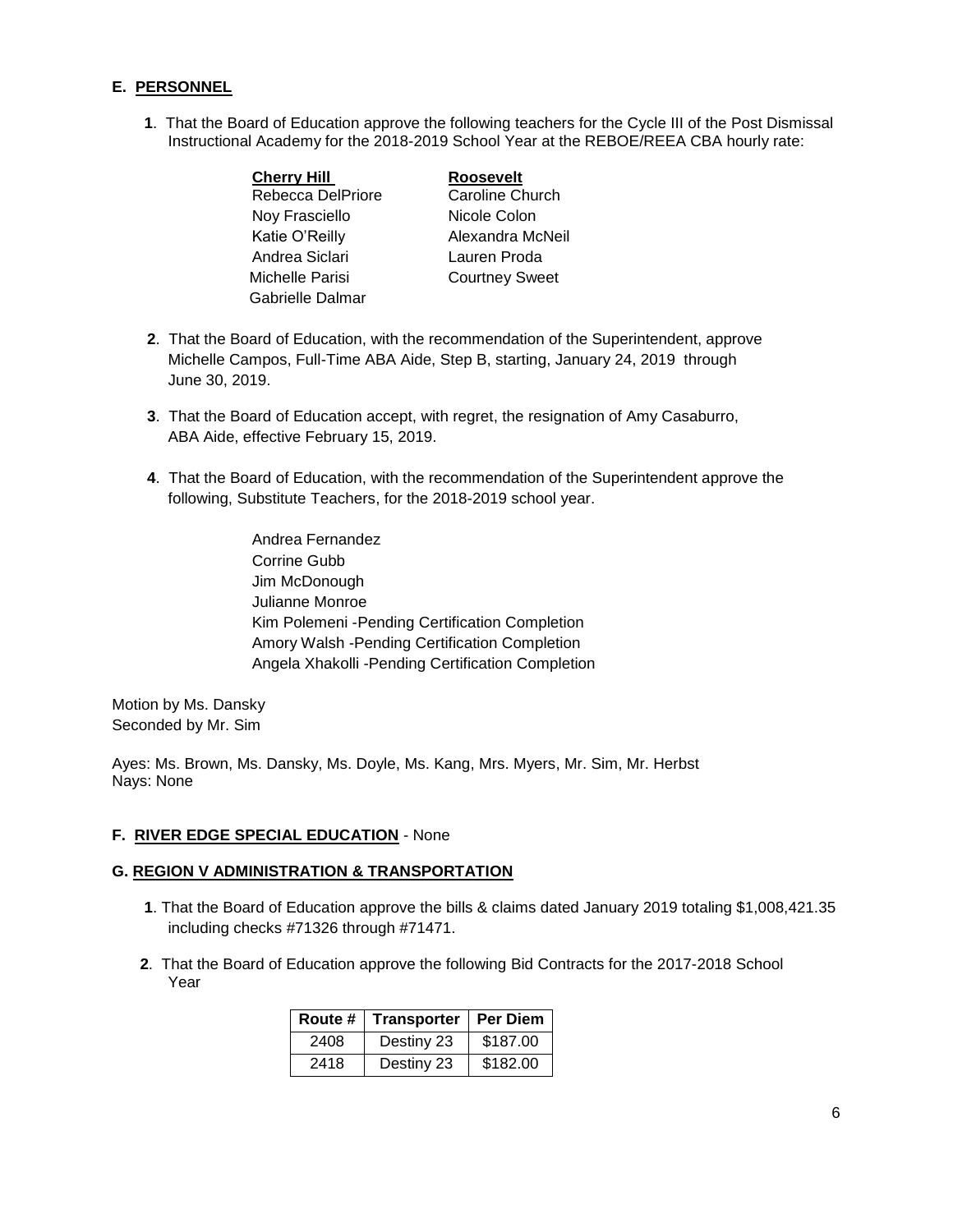. That the Board of Education approve the following Renewal Contracts for the 2017-2018 School Year

| Route # | <b>Transporter</b>      | <b>Per Diem</b> |
|---------|-------------------------|-----------------|
| 2232    | Alpha Care              | \$232.00        |
| 2069    | Jacoup's Transportation | \$103.53        |
| 1529    | Rinaldi Transportation  | \$235.23        |
| 2233    | Rinaldi Transportation  | \$213.85        |
| 2363    | 8 Transportation        | \$178.54        |
| 2030    | Destiny 23              | \$191.78        |
| 1611    | Town & Country Bus Co   | \$201.85        |
| 1855    | Town & Country Bus Co   | \$198.44        |
| 2304    | Town & Country Bus Co   | \$133.49        |
| 2368    | Town & Country Bus Co   | \$130.39        |
| 2080    | Galaxia Express LLC     | \$167.65        |

. That the Board of Education approve the following Quote Contracts for the 2017-2018 School Year

| Route # | <b>Transporter</b> | Per Diem |
|---------|--------------------|----------|
| Q303    | 8 Transportation   | \$128.00 |
| Q297    | 8 Transportation   | \$138.00 |
| O293    | Destiny 23         | \$197.00 |

. That the Board of Education approve the following bid results from the August 15, 2018 bid.

| Route # | <b>Transporter</b>              | <b>Per Diem</b> |
|---------|---------------------------------|-----------------|
| 2633    | R&V Transportation              | \$152.00        |
| 2634    | A-1 Elegant                     | \$230.00        |
| 2635    | A-1 Elegant                     | \$308.00        |
| 2636    | 8 Transportation                | \$199.00        |
| 2637    | Hernandez Medical               | \$125.00        |
| 2638    | Jacoup's Transportation         | \$83.00         |
| 2639    | A-1 Elegant                     | \$230.00        |
| 2640    | Morgan Educational              | \$217.00        |
| 2641    | Rosa Scholastic Services        | \$218.00        |
| 2643    | Morgan Educational              | \$218.00        |
| 2644    | Sun Transport                   | \$134.00        |
| 2645    | R&V Transportation              | \$197.00        |
| 2646    | Morgan Educational              | \$166.00        |
| 2647    | Pro Trans School Transportation | \$225.00        |
| 2648    | <b>Madison Invalid Coach</b>    | \$374.00        |
| 2650    | A-1 Elegant                     | \$278.00        |
| 2651    | Sun Transport                   | \$179.00        |
| 2653    | <b>Prime Transportation</b>     | \$172.00        |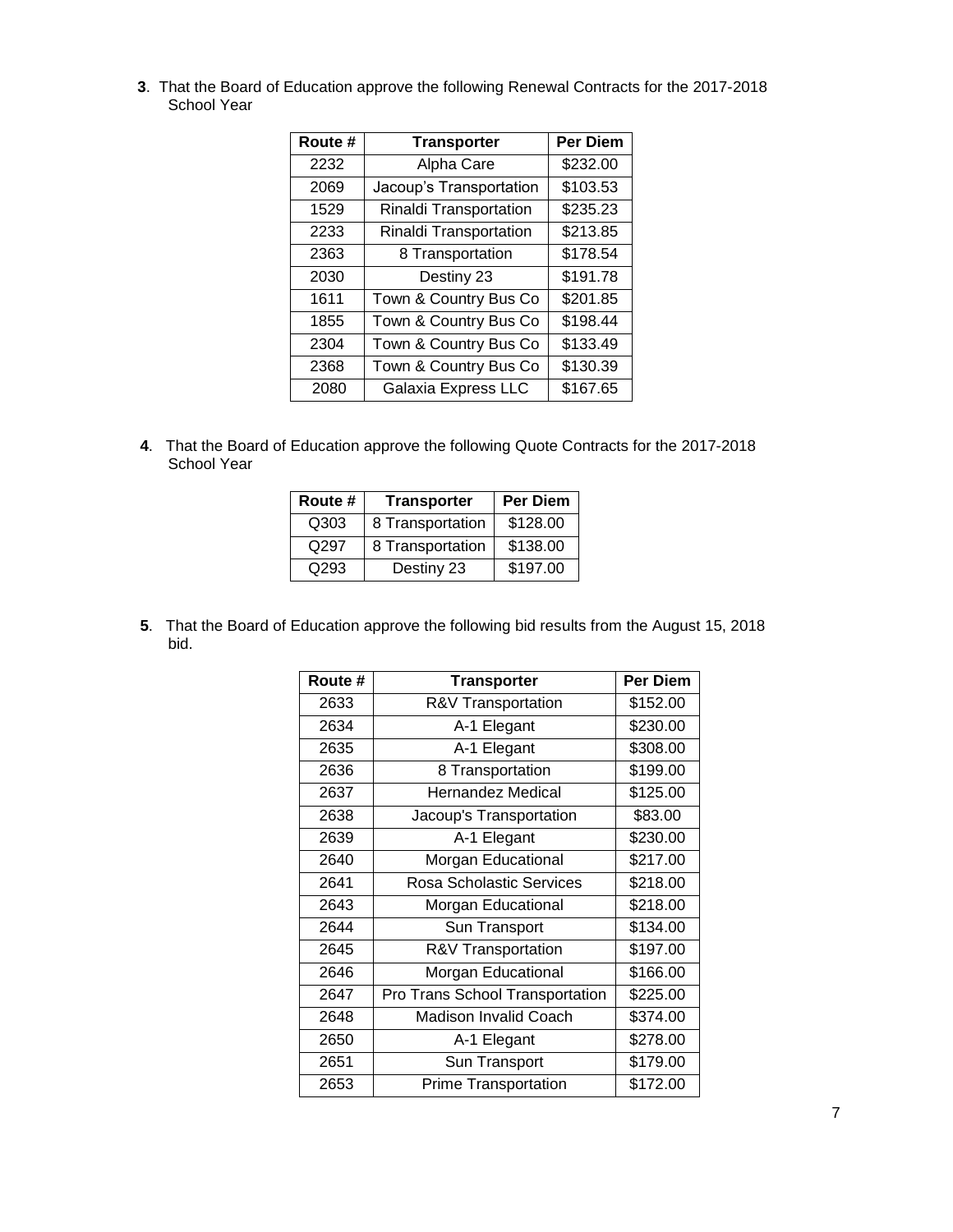| 2655 | Morgan Educational | \$326.00 |
|------|--------------------|----------|
| 2656 | A-1 Elegant        | \$288.00 |
| 2657 | John Leckie        | \$276.99 |
| 2658 | John Leckie        | \$239.99 |
| 2659 | John Leckie        | \$218.99 |

. That the Board of Education approve the following Bid Contracts for the 2018-2019 School Year

| Route # | <b>Transporter</b> | Per Diem |
|---------|--------------------|----------|
| 2634    | A-1 Elegant        | \$230.00 |
| 2635    | A-1 Elegant        | \$308.00 |
| 2639    | A-1 Elegant        | \$230.00 |
| 2650    | A-1 Elegant        | \$278.00 |
| 2656    | A-1 Elegant        | \$288.00 |

. That the Board of Education approve the following Renewal Contracts for the 2018-2019 School Year

| Route # | <b>Transporter</b>     | Per Diem |
|---------|------------------------|----------|
| 2369    | F.S. Transport         | \$182.30 |
| 2473    | F.S. Transport         | \$304.53 |
| 2481    | F.S. Transport         | \$172.02 |
| 2484    | Rise to Shine, LLC     | \$100.47 |
| 1611    | Town & Country Bus Co  | \$204.90 |
| 1855    | Town & Country Bus Co  | \$201.44 |
| 2368    | Town & Country Bus Co  | \$182.36 |
| 1529    | Rinaldi Transportation | \$238.78 |
| 2233    | Rinaldi Transportation | \$217.08 |
| 1924    | Ace Transportation     | \$153.37 |
| 1995    | Ace Transportation     | \$165.26 |
| 1120    | Valley                 | \$179.69 |
| 1303    | Valley                 | \$205.14 |
| 1304    | Valley                 | \$195.11 |
| 1277    | Valley                 | \$194.01 |
| 1524    | Valley                 | \$262.18 |
| 1541    | Valley                 | \$236.05 |
| 1544    | Valley                 | \$216.03 |
| 1616    | Valley                 | \$165.08 |
| 1742    | Valley                 | \$146.04 |
| 1814    | Valley                 | \$119.24 |
| 1819    | Valley                 | \$149.42 |
| 1857    | Valley                 | \$177.24 |
| 1858    | Valley                 | \$195.04 |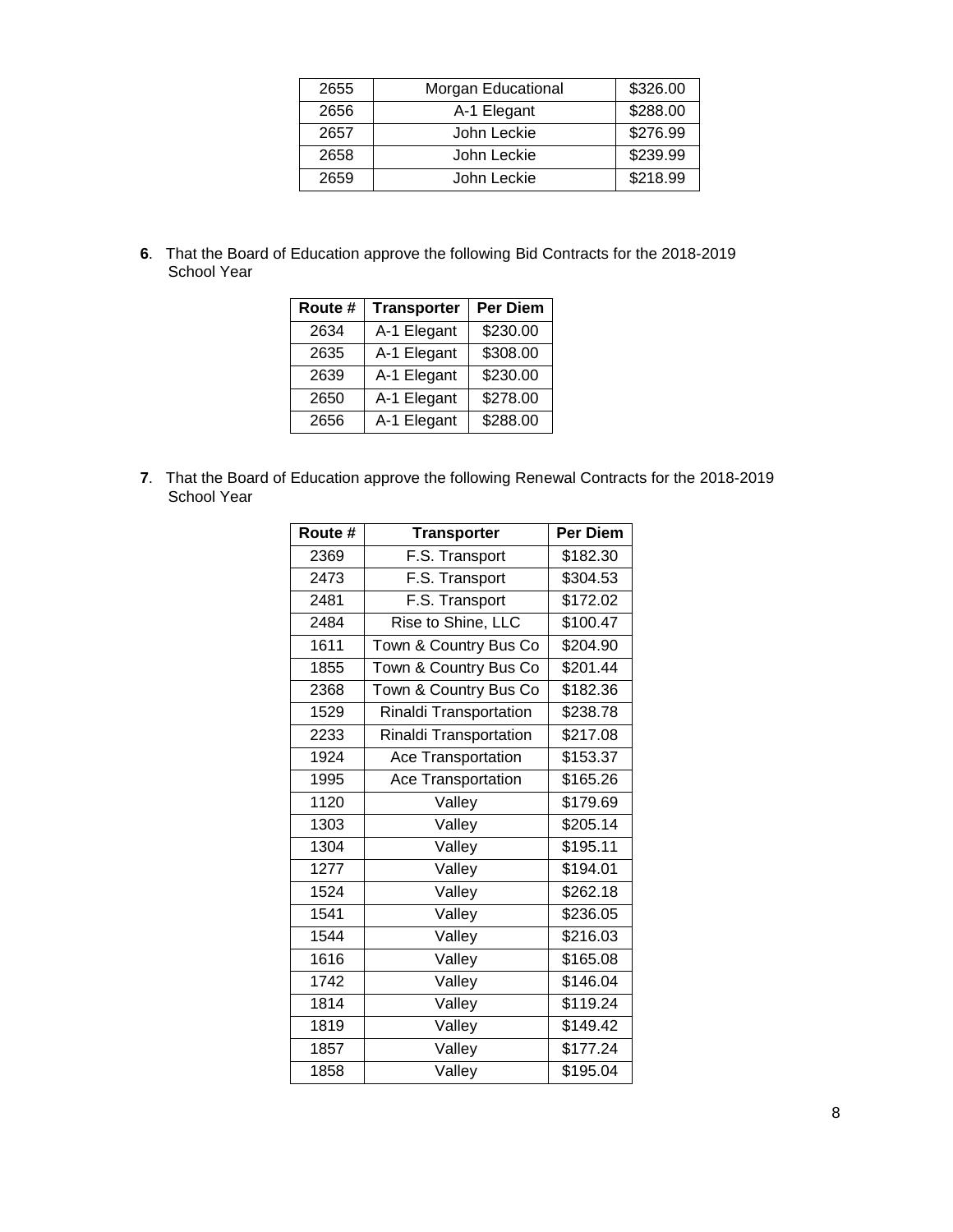| 1899 | Valley           | \$184.67 |
|------|------------------|----------|
| 1900 | Valley           | \$165.17 |
| 1963 | Valley           | \$182.16 |
| 1968 | Valley           | \$174.27 |
| 1989 | Valley           | \$193.25 |
| 2219 | Valley           | \$169.46 |
| 2221 | Valley           | \$97.02  |
| 2028 | Valley           | \$110.17 |
| 2035 | Valley           | \$250.00 |
| 2310 | Valley           | \$173.08 |
| 2311 | Valley           | \$148.05 |
| 2331 | Valley           | \$114.03 |
| 2332 | Valley           | \$240.28 |
| 2402 | Valley           | \$177.64 |
| 2409 | Valley           | \$148.20 |
| 2414 | Valley           | \$199.97 |
| 2472 | Valley           | \$690.27 |
| 2475 | Valley           | \$72.22  |
| 2493 | Valley           | \$101.51 |
| 2363 | 8 Transportation | \$181.24 |
| 1986 | D & M Tours      | \$193.83 |

. That the Board of Education approve the following Quote Contracts for the 2018-2019 School Year

| <b>Route #</b> | <b>Transporter</b>    | Per Diem |
|----------------|-----------------------|----------|
| 2701           | Town & Country Bus Co | \$179.00 |
| 2557           | Town & Country Bus Co | \$219.15 |

. That the Board of Education approve the following Addendum Contracts for the 2018-2019 School Year

| Route # | <b>Transporter</b>    | Original | <b>Additional Per Diem</b> | <b>Total Per Diem</b> |
|---------|-----------------------|----------|----------------------------|-----------------------|
| 2369    | F.S. Transport        | \$182.30 | \$60.00                    | \$242.30              |
| 2481    | F.S. Transport        | \$168.00 | \$60.00                    | \$228.00              |
| 2484    | Rise to Shine, LLC    | \$100.47 | \$60.88                    | \$161.35              |
| 1855    | Town & Country Bus Co | \$201.44 | \$238.56                   | \$440.00              |
| 2368    | Town & Country Bus Co | \$182.36 | \$192.84                   | \$375.20              |
| 1611    | Town & Country Bus Co | \$204.90 | \$219.14                   | \$424.04              |
| 1541    | Valley                | \$236.05 | \$163.95                   | \$400.00              |
| 1900    | Valley                | \$165.17 | \$144.77                   | \$309.94              |
| 2035    | Valley                | \$250.00 | \$100.00                   | \$350.00              |
| 2493    | Valley                | \$101.51 | \$99.99                    | \$201.50              |
| 2028    | Valley                | \$110.17 | \$107.47                   | \$217.64              |